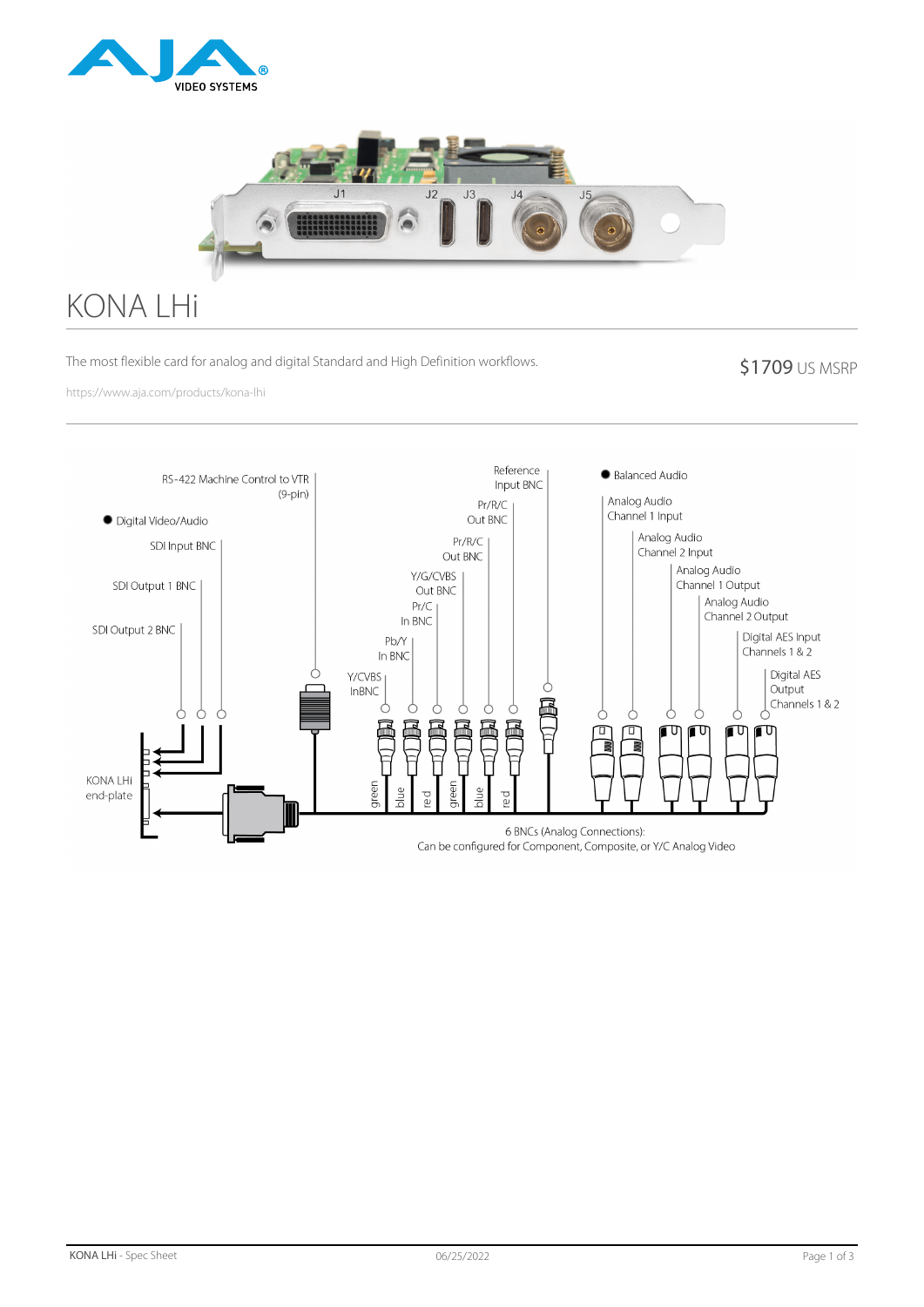

#### Video Formats

- (2K) 2048 x 1080p 23.98, 24, 25
- (2K) 2048 x 1080PsF 23.98, 24
- $(HD)$  1080i 50, 59.94, 60
- (HD) 1080PsF 23.98, 24
- (HD) 1080p 23.98, 24, 25, 29.97, 30, 50, 59.94, 60
- (HD) 720p 50, 59.94, 60
- $\bullet$  (SD) 625i 50
- $(SD)$  525i 59.94

### Software Dependent Formats

- $720p 23.98$
- 525i 23.98

Note: These formats are dependent on specific software functionality and are not normal over the wire formats.

### Video Input Digital

- 3G-SDI, SMPTE 425
- $O$  YCbCr 4:2:2 10-bit
- 1.5G-SDI, SMPTE 292M
- Single Link HD-SDI YCbCr 4:2:2 10-bit
- 270 Mbps SDI, SMPTE 259M-C YCbCr 4:2:2 10-bit, 8-bit
- $\bullet$  HDMI v1.3
	- 30-bits/pixel, RGB or YUV, 2.25 Gbps
	- SD, HD, 1080p 50/60 (1x mini-HDMI)

# Video Output Digital

- 3G-SDI, SMPTE 425
	- YCbCr 4:2:2 10-bit
- 1.5G-SDI, SMPTE 292M
- Single Link HD-SDI YCbCr 4:2:2 10-bit 270 Mbps SDI, SMPTE 259M-C
- YCbCr 4:2:2 10-bit, 8-bit
- $\bullet$  HDMI v1.3
	- 30-bits/pixel, RGB or YUV, 2.25 Gbps
	- SD, HD, 1080p 50/60 (1x mini-HDMI)

#### Video Input Analog

- Composite/S-Video (Y/C) (1 x BNC/2x BNC+Adapter)
- $\bullet$  NTSC, NTSCJ, PAL
- $\bullet$  Component (3 x BNC)
- $\bullet$  HD: YPbPr, RGB
- SD: YPbPr, RGB (component mode)
- SMPTE/EBU N10, Betacam 525 line, Betacam 525J, RGB
- 12-bit D/A, 8x oversampling
- $+/-$  .2 dB to 5.0 MHz Y Frequency Response
- $+/-$  .2 dB to 1 MHz C Frequency Response
- .5% 2T pulse response
- $\bullet$  <1% Diff Phase
- $\bullet$  <1% Diff Gain
- <1 ns Y/C delay inequity

# Video Output Analog

- Composite/S-Video (Y/C) (1x BNC/2x BNC+Adapter)
- NTSC, NTSCJ, PAL
- Component (3x BNC)
- $\bullet$  HD: YPbPr, RGB
- SD: YPbPr, RGB (component mode)
- SMPTE/EBU N10, Betacam 525 line, Betacam 525J, RGB
- 12-bit D/A, 8x oversampling
- +/- .2 dB to 5.0 MHz Y frequency response
- +/- .2 dB to 1 MHz C frequency response
- .5% 2T pulse response
- <1% Diff Phase
- <1% Diff Gain
- <1 ns Y/C delay inequity

#### Audio Input Digital

- 8-channel, 16 and 24-bit SMPTE-259 SDI embedded audio, 48 kHz sample rate, synchronous
- 8-channel, 16 and 24-bit HDMI embedded audio, 48 kHz sample rate, synchronous
- 2-channel, 16 and 24-bit AES/EBU audio, 48 kHz sample rate, synchronous or nonsynchronous, internal sample rate conversion (via 1x XLR on breakout cable or optional KLHi-Box)

### Audio Input Analog

- 2-channel, 16 and 24-bit A/D analog audio, 48 kHz sample rate, balanced (via 2x XLR on DB-25 breakout cable or optional KLHi-Box)
- +24 dBu full scale digital  $\bullet$
- +/- 0.2 dB 20 Hz to 20 kHz frequency response

### Audio Output Digital

- 8-channel, 16 and 24-bit SMPTE-259 SDI embedded audio, 48 kHz sample rate, synchronous
- 8-channel, 16 and 24-bit HDMI embedded audio, 48 kHz sample rate, synchronous
- 2-channel, 16 and 24-bit AES/EBU audio, 48 kHz sample rate, synchronous or nonsynchronous, internal sample rate conversion (via 1x XLR on breakout cable or optional KLHi-Box)

# Audio Output Analog

- 2-channel, 16 and 24-bit D/A analog audio, 48 kHz sample rate, balanced (via 2x XLR on DB-25 breakout cable or optional KLHi-Box)
- +24 dBu full scale digital (0 dBFS)
- +/- 0.2 dB 20 Hz to 20 kHz frequency response
- 2-Channel unbalanced output (via 2x RCA jacks on optional KLHi-Box)

# Up-Conversion

- Hardware 10-bit
- Anamorphic: fullscreen
- Pillarbox 4:3: results in a 4:3 image in center of screen with black sidebars
- Zoom 14:9: results in a 4:3 image zoomed slightly to fill a 14:9 image with black side bars
- Zoom Letterbox: results in image zoomed to fill fullscreen
- Zoom Wide: results in a combination of zoom and horizontal stretch to fill a 16:9 screen; this setting can introduce a small aspect ratio change

# Down-Conversion

- Hardware 10-bit
- Anamorphic: fullscreen
- Letterbox: image is reduced with black top and bottom added to image area with the aspect ratio preserved
- Crop: image is cropped to fit new screen size

# Cross-Conversion

- Hardware 10-bit
- 1080i to 720p
- 720p to 1080i
- 720p to 1080PsF